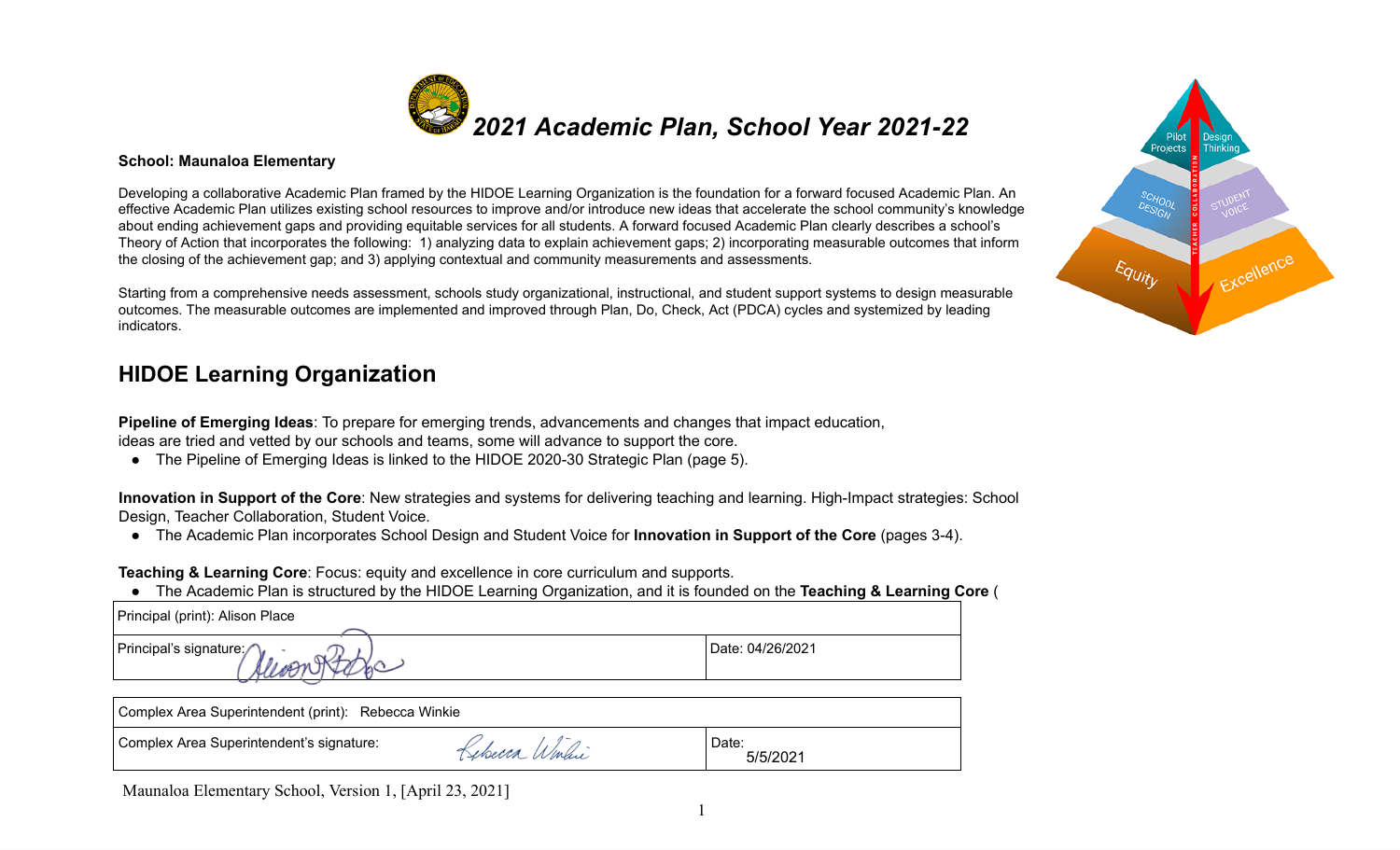

# **Teaching & Learning Core: Equity and Excellence**

In order to address equity, list the targeted subgroup(s) and their identified needs. Specifying enabling [activities](https://docs.google.com/document/d/1_CBCCCUPTqpr2sEeh1fQ9EUVupyhBBZlYUdzcm9zCw0/edit) in the academic plan should address identified subgroup(s) and their needs.

| <b>Achievement Gap</b>                                                                                                                                                                                                                                                                                                                                                                                             |                                                  |           |                                                                                                                              |                                                                          |                                                                                                                                                                                                               | <b>Theory of Action</b>                                                                                                                                                                                                                                                                                     | <b>Enabling Activity</b>                                                                                                            |
|--------------------------------------------------------------------------------------------------------------------------------------------------------------------------------------------------------------------------------------------------------------------------------------------------------------------------------------------------------------------------------------------------------------------|--------------------------------------------------|-----------|------------------------------------------------------------------------------------------------------------------------------|--------------------------------------------------------------------------|---------------------------------------------------------------------------------------------------------------------------------------------------------------------------------------------------------------|-------------------------------------------------------------------------------------------------------------------------------------------------------------------------------------------------------------------------------------------------------------------------------------------------------------|-------------------------------------------------------------------------------------------------------------------------------------|
| Identify and describe an achievement gap including but not limited to<br>Special Education or English Learners or any other sub group. The<br>description must be gathered from a comprehensive needs<br>assessment (CNA), such as Title I CNA, WASC Self Study,<br>International Baccalaureate, and may include additional local<br>measurements.<br>Due to low enrollment of 3rd-6th grade students, there is no |                                                  |           |                                                                                                                              |                                                                          |                                                                                                                                                                                                               | What is your Theory of Action (if-then) to improve the<br>achievement gap?<br>At Maunaloa School, our Theory of Action (if-then) will be<br>to improve/show improvement "growth".<br>If we continue to provide effective Tier 1 instruction in<br>conjunction with effective differentiated instruction and | What are your Enabling Activities to improve the achievement<br>gap?<br>Continue to use Teacher Clarity as a strategy for effective |
|                                                                                                                                                                                                                                                                                                                                                                                                                    | Achievement Gap and/or Sub-group data available. |           | flexible groupings within the classroom, then students<br>will develop the skills needed to improve academic<br>achievement. | instruction.<br>Create a Data team process that analyzes student data to |                                                                                                                                                                                                               |                                                                                                                                                                                                                                                                                                             |                                                                                                                                     |
| Although 70% of our student population is identified as<br>disadvantaged, our school qualifies for the Community Eligibility<br>Provision (CEP) program, which allows all our students to receive free<br>breakfast and lunch. Based on our Smarter Balanced Assessment<br>data, our proficiency percentage in both English Language Arts and<br>Math have historically not met our target goal.                   |                                                  |           |                                                                                                                              |                                                                          | If we continue to participate in and redefine our Data                                                                                                                                                        | support instruction.                                                                                                                                                                                                                                                                                        |                                                                                                                                     |
|                                                                                                                                                                                                                                                                                                                                                                                                                    |                                                  |           |                                                                                                                              |                                                                          | Team process which includes using and collecting<br>formative/summative assessments, analyzing student<br>work, and planning instruction, then students will<br>improve their academic achievement in ELA and | Continue to utilize data to inform instruction and flexible<br>groupings.<br>Create a student data sheet that all teachers will use to                                                                                                                                                                      |                                                                                                                                     |
| <b>SBA</b><br>Scores                                                                                                                                                                                                                                                                                                                                                                                               | $16 - 17$                                        | $17 - 18$ | $18 - 19$                                                                                                                    | $19-20$                                                                  | $'20-'21$                                                                                                                                                                                                     | mathematics.<br>If we continue to refine and systematize our referral                                                                                                                                                                                                                                       | monitor student growth and provide information for the<br>following year's teacher.                                                 |
| <b>ELA</b><br>Proficiency                                                                                                                                                                                                                                                                                                                                                                                          | 22%                                              | 22%       | 14%                                                                                                                          | no data                                                                  |                                                                                                                                                                                                               | process, then students needing individualized<br>instructional plans can be identified and provided<br>support in a timely manner.                                                                                                                                                                          | Create an intervention/referral process that provides teachers                                                                      |
| Math<br>Proficiency                                                                                                                                                                                                                                                                                                                                                                                                | 6%                                               | 9%        | 5%                                                                                                                           | no data                                                                  |                                                                                                                                                                                                               | If we continue to have regularly scheduled<br>collaboration/planning time for General Education,                                                                                                                                                                                                            | with checkpoints and a timeline for monitoring students that<br>may need Tier 2 or Tier 3 support.                                  |
| Alternate/Additional Local Measures of Achievement will be used.                                                                                                                                                                                                                                                                                                                                                   |                                                  |           |                                                                                                                              |                                                                          |                                                                                                                                                                                                               | Special Education teachers and educational<br>assistants, then the needs of the students will be                                                                                                                                                                                                            | Monthly collaboration time for General and special education                                                                        |
| Maunaloa Elementary School Version 1 [April 23, 2021]                                                                                                                                                                                                                                                                                                                                                              |                                                  |           |                                                                                                                              |                                                                          |                                                                                                                                                                                                               |                                                                                                                                                                                                                                                                                                             |                                                                                                                                     |

Maunaloa Elementary School, Version 1,  $[{\rm Apm}\,23, 2021]$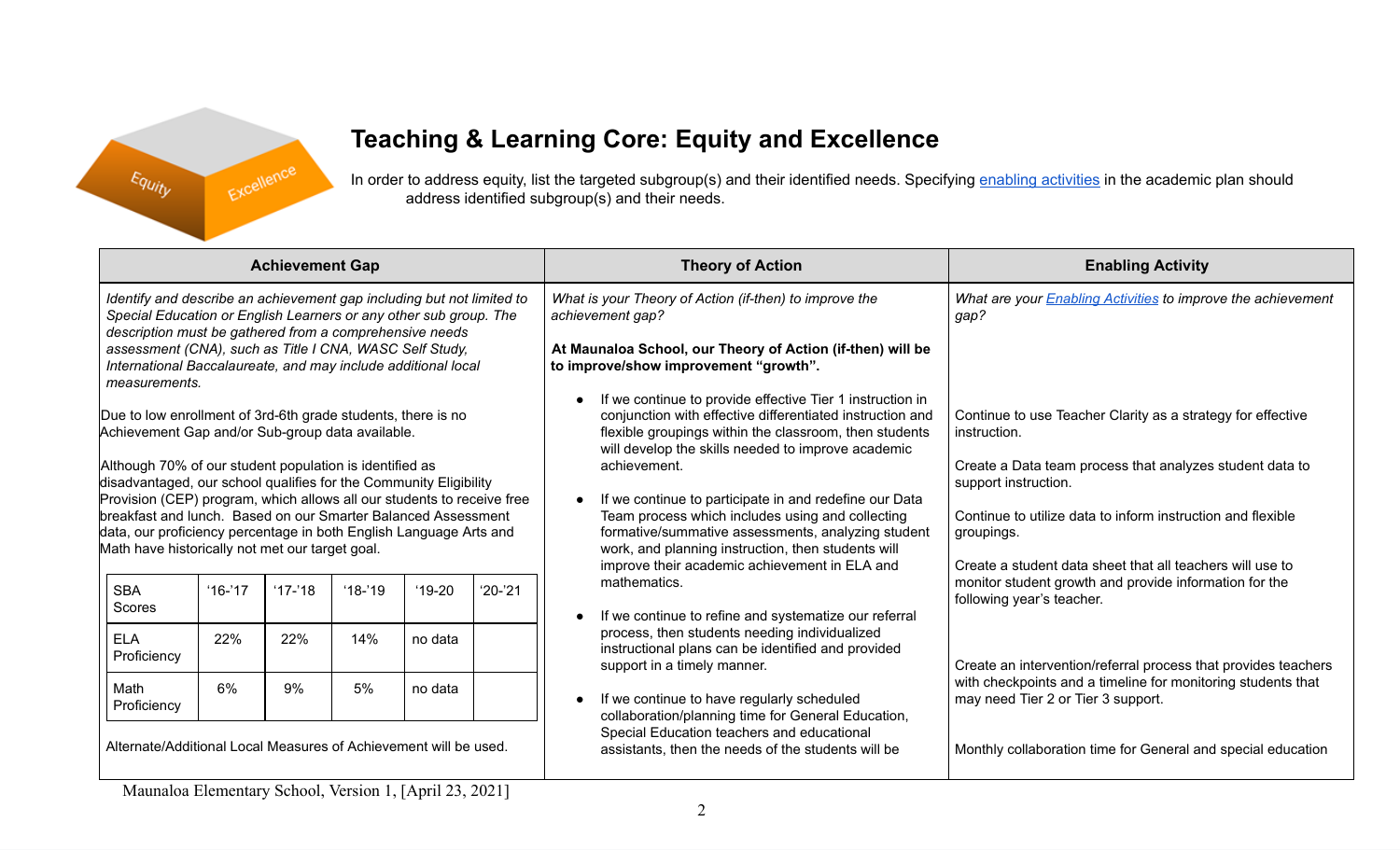| DIBELS, QRI, iReady | better supported by all staff.<br>If we provide meaningful real life activities including,<br>but not limited to our Maunaloa Mala, then students<br>can transfer knowledge and apply cross-curricular<br>skills.<br>If we continue to implement our Second Steps SEL<br>program with fidelity school-wide, then students will<br>learn skills for managing social-emotional behavior. | teachers and educational assistants to collectively plan<br>lessons/units that include differentiation strategies to ensure<br>all staff are being utilized in the classroom to support students'<br>needs.<br>Teachers participate in PD to continue their learning and<br>support their efforts in implementing PBL in the classroom.<br>Dedicated time quarterly for teachers to collaborate and plan<br>PBL. |
|---------------------|----------------------------------------------------------------------------------------------------------------------------------------------------------------------------------------------------------------------------------------------------------------------------------------------------------------------------------------------------------------------------------------|------------------------------------------------------------------------------------------------------------------------------------------------------------------------------------------------------------------------------------------------------------------------------------------------------------------------------------------------------------------------------------------------------------------|
|                     |                                                                                                                                                                                                                                                                                                                                                                                        | Continue monthly collaborative time for classroom and<br>school-wide SEL.                                                                                                                                                                                                                                                                                                                                        |

### **Innovation in Support of the Core: School Design and Student Voice**



#### **Describe here your complex/school contexts for School Design and Student Voice.**

At Maunaloa School we practice kakou. This is evident in the relationships between our students, faculty, staff, parents, and community. Daily piko encourages a sense of identity and belonging, a cohesiveness as a school community through singing of the alma mater, SEL lessons and videos, and student recognitions. In addition, monthly Roadrunner Assemblies recognize individuals who have exemplified excellence. Parents and community members are encouraged to attend these events virtually. We encourage students to achieve their maximum potential as lifelong learners and contribute to the global community. We provide opportunities for students to learn through real-life experiences through our Maunaloa Mala and from our community members all while grounding themselves in HA. A partnership with the Maui Police Department resulted in Maunaloa School's first Junior Police Officer (JPO) program.

#### Describe here your current and continuing initiatives that will further advance your 2021-22 School Design and Student Voice.

We recognized that our students were not thriving in traditional educational routines and instruction. Through observations and input from students it became evident that student engagement and interest increased when students were involved in projects and real life experiences. We began professional development and training on PBL and integrating content lessons, which we will continue. We also began professional development on Teacher Clarity and instructional strategies to support student learning. This too will continue.

With the implementation of Walk to Mastery, student reading levels increased, to at or near grade level for most students. This allows us to focus on Tier 1 cross-curricular planning.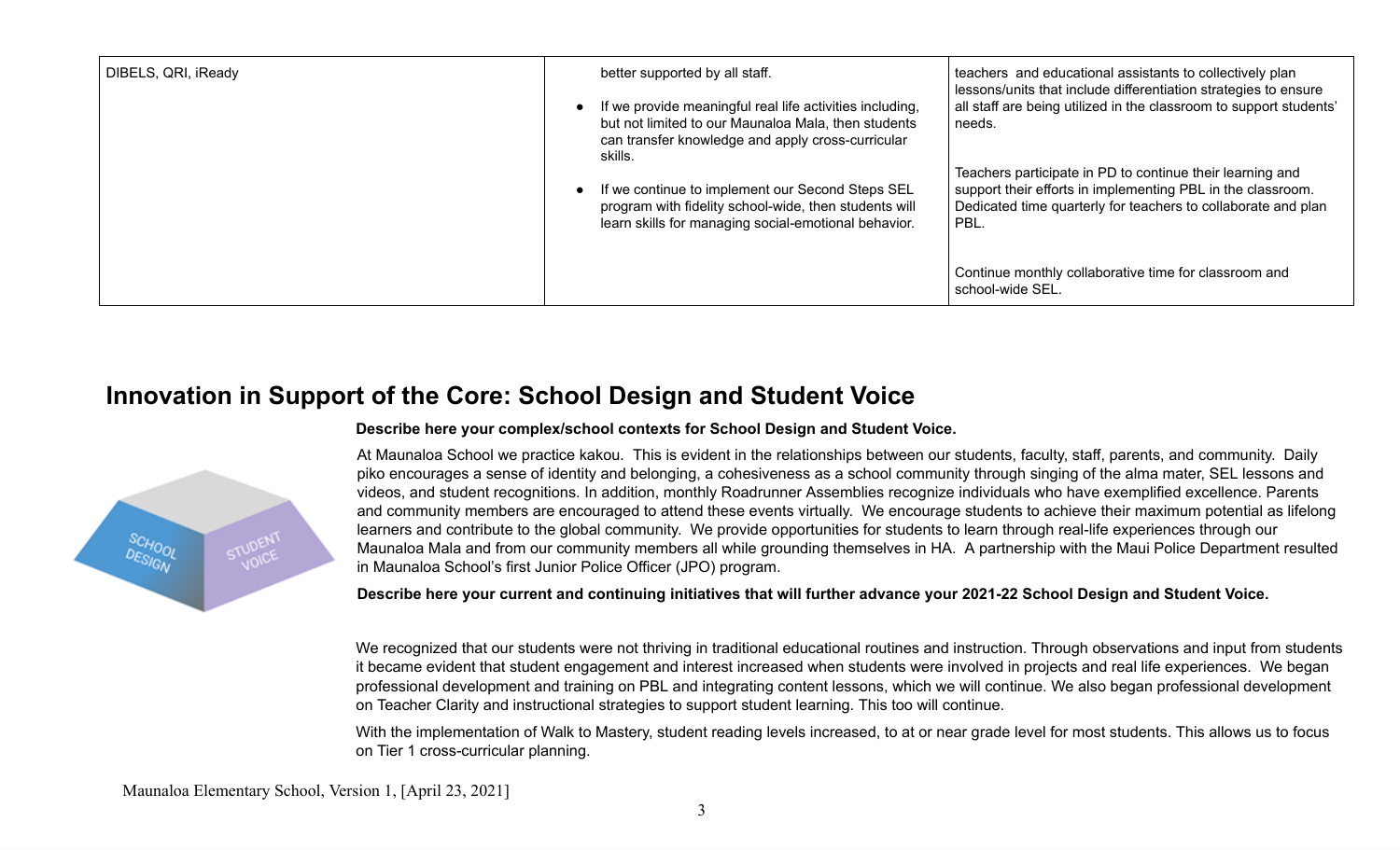Teachers currently participate in weekly Data Team meetings. We will continue to evaluate and improve our Data Team process to analyze data, inform instruction, and monitor progress.

The SEL committee guides the school-wide and classroom efforts of SEL with collaboration from the PBIS committee. SEL videos are shared daily during PIKO to reinforce the weekly skill focus.

Students on the School Community Council (SCC) bring kudos and concerns to monthly meetings. They serve as a voice, much like a student council. There are four student members, two 5th graders and two 6th graders who often elicit feedback from the student body.

Students recognized there were conflicts occurring on the playground during recess, through student led discussions, Maunaloa Elementary instituted Playground Police Officers (PPO) during recess. JPOs monitor students as they walk to and from school each day. Students have willingly taken on these responsibilities.

#### **Describe here your Conditions for Success for School Design and Student Voice**

In order for Maunaloa Elementary to be successful in addressing our academic achievement and growth, we need to consider fresh ideas and allow adequate time for the implementation and evaluation of the initiative(s). We will commit to school-wide agreements and understandings, holding each other accountable for the implementation of the initiatives. We will continue to analyze data to determine the effectiveness of the instructional strategies. Academic and behavioral data will be collected and analyzed on a regular basis so that students' needs are identified and addressed.

| 2020-21 Measurable Outcomes                                                                                                                                                                                                                                             | SY 2021-22 Measurable Outcomes                                                                       |       |       |                                                                                                      | SY 2022-23 Measurable Outcomes                                                                                           |
|-------------------------------------------------------------------------------------------------------------------------------------------------------------------------------------------------------------------------------------------------------------------------|------------------------------------------------------------------------------------------------------|-------|-------|------------------------------------------------------------------------------------------------------|--------------------------------------------------------------------------------------------------------------------------|
| What are your Measurable Outcomes around School Design and<br>Student Voice? What are you designing?                                                                                                                                                                    | What are your Measurable Outcomes around School Design and<br>Student Voice? What are you designing? |       |       | What are your Measurable Outcomes around School Design<br>and Student Voice? What are you designing? |                                                                                                                          |
| Student academic achievement will improve by 5% in<br>mathematics and 8% in English Language Arts as measured by                                                                                                                                                        | 2021-2022 SBA Data                                                                                   |       |       |                                                                                                      | Maunaloa School will continue to improve proficiency, 5% in<br>Math and 8% in ELA, on the SBA. Students will take a more |
| the Smarter Balanced Assessment. Through the combined effort<br>of our theory of action stated above (differentiation, efficient<br>referral process, Data Teams, teacher collaboration time, PBL,<br>SEL), students will be more engaged in their learning and be able |                                                                                                      | Score | Goal  |                                                                                                      | active role in PBL, this includes choosing projects and<br>seeking community support.                                    |
|                                                                                                                                                                                                                                                                         | SBA-ELA                                                                                              |       | 30%   |                                                                                                      |                                                                                                                          |
| to apply new knowledge and skills, not only on the SBA, but also<br>in real-world application.                                                                                                                                                                          | SBA-Math                                                                                             |       | 15%   |                                                                                                      |                                                                                                                          |
|                                                                                                                                                                                                                                                                         | Panorama Survey-Classroom (*grades 3-6)                                                              |       |       |                                                                                                      |                                                                                                                          |
|                                                                                                                                                                                                                                                                         |                                                                                                      |       | Score |                                                                                                      |                                                                                                                          |
|                                                                                                                                                                                                                                                                         | <b>Classroom Climate</b>                                                                             |       | 58%   |                                                                                                      |                                                                                                                          |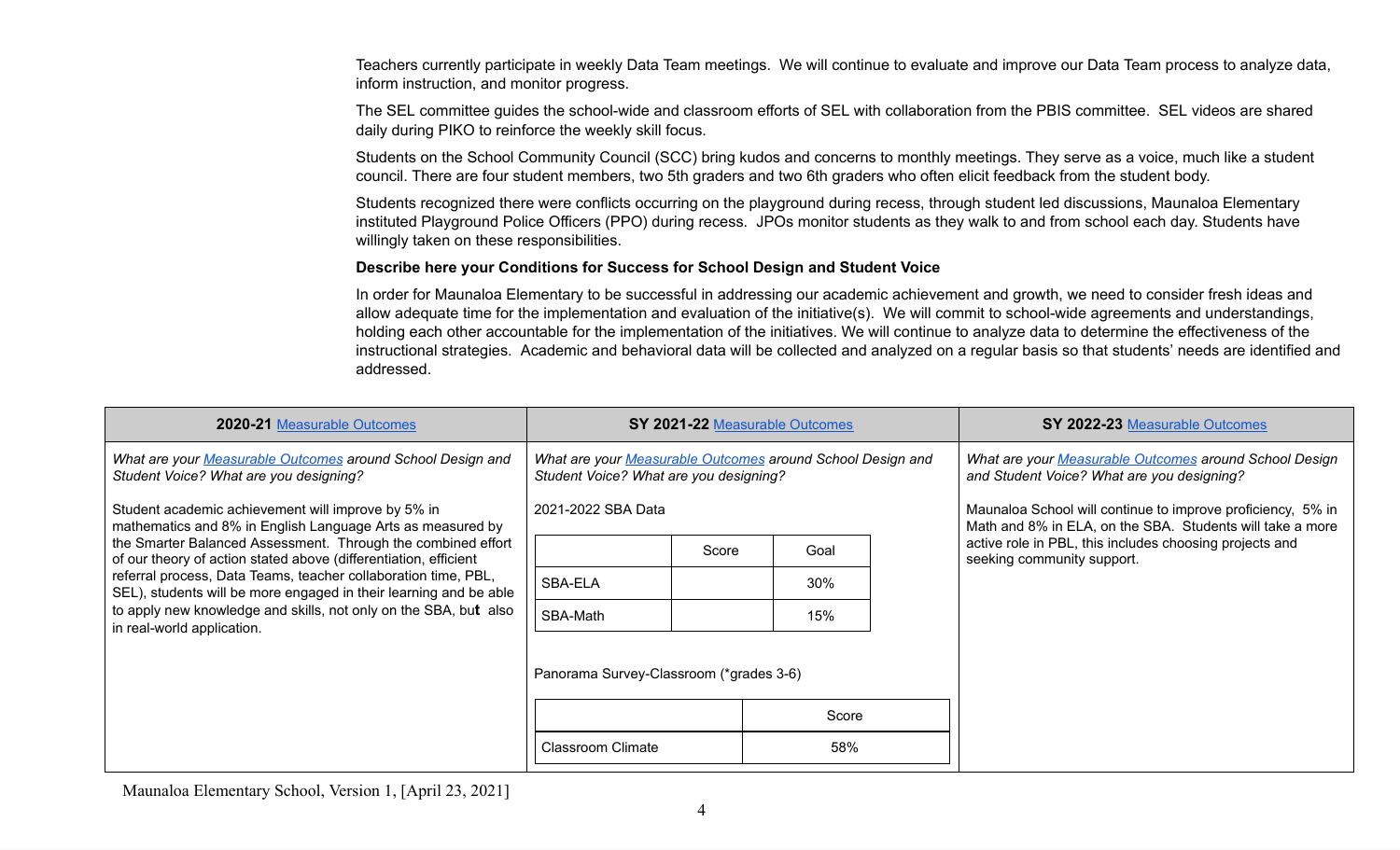| <b>Classroom Engagement</b>               | 67% |
|-------------------------------------------|-----|
| <b>Classroom Rigorous</b><br>Expectations | 85% |
| <b>Teacher-Student Relationships</b>      | 88% |
| <b>Pedagogical Effectiveness</b>          | 81% |

Panorama Survey- School (\*grades 3-6)

|                      | Score |
|----------------------|-------|
| School Belonging     | 69%   |
| <b>SQS Safety</b>    | 75%   |
| <b>School Safety</b> | 49%   |
| Valuing of School    | 81%   |

### Panorama SEL Survey (\*grades 3-6)

|                         | Pre<br>(Fall) | Post<br>(Spring) |
|-------------------------|---------------|------------------|
| Sense of Belonging      | 61%           | 64%              |
| Grit                    | 59%           | 60%              |
| <b>Growth Mind-Set</b>  | 57%           | 60%              |
| Self-Efficacy           | 54%           | 59%              |
| <b>Social Awareness</b> | 45%           | 54%              |
| Self-Management         | 42%           | 49%              |

Maunaloa Elementary School, Version 1, [April 23, 2021]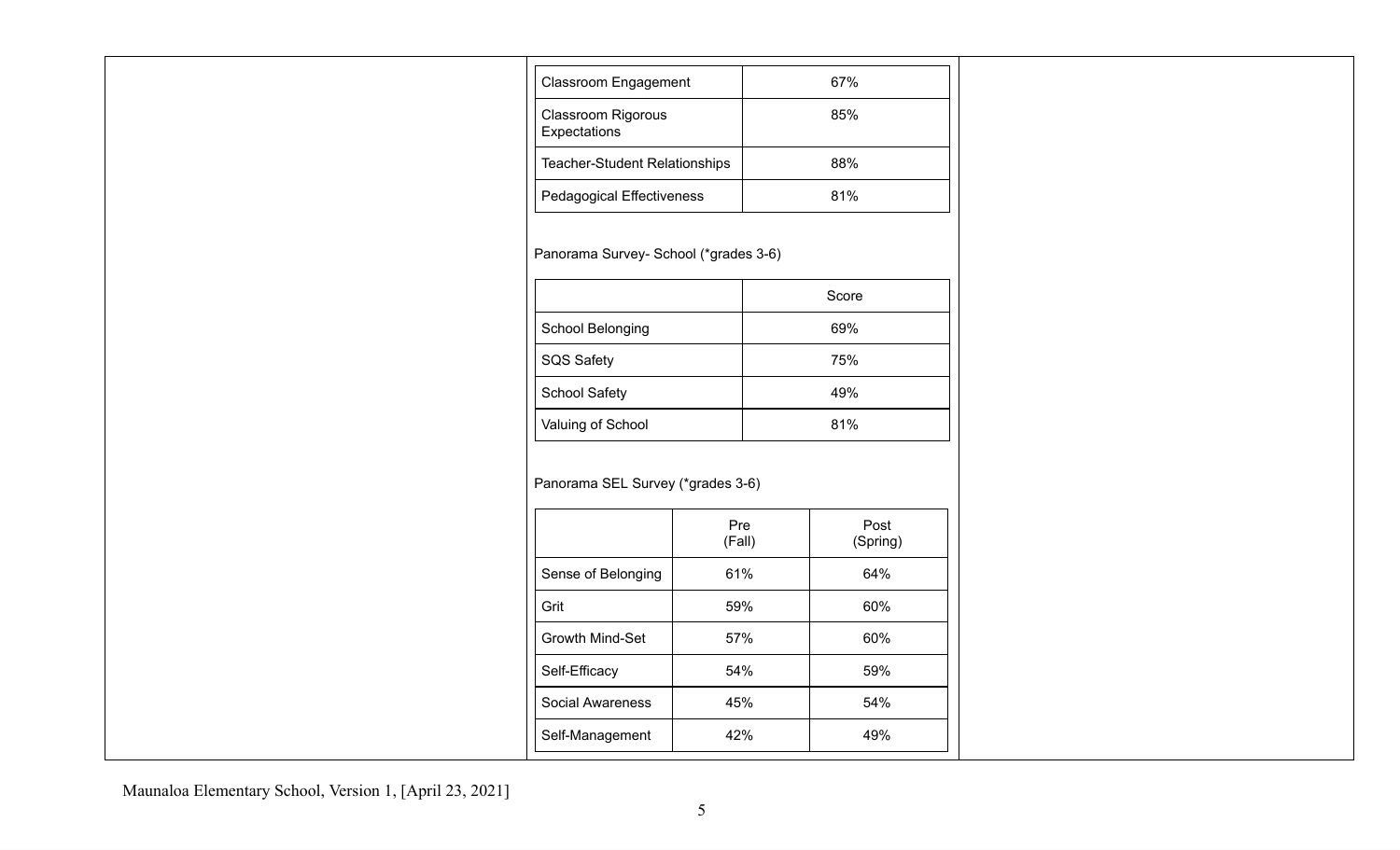|                                                                                                                                                                                                                                                                                                                                                                                                                                                                                              | <b>Emotion Regulation</b>                                                                                                                                                                                                                                                                                                                                  | 34%                                                                                                                                | 48%                                                                  |                                                                                                                                                                                                                                                                        |
|----------------------------------------------------------------------------------------------------------------------------------------------------------------------------------------------------------------------------------------------------------------------------------------------------------------------------------------------------------------------------------------------------------------------------------------------------------------------------------------------|------------------------------------------------------------------------------------------------------------------------------------------------------------------------------------------------------------------------------------------------------------------------------------------------------------------------------------------------------------|------------------------------------------------------------------------------------------------------------------------------------|----------------------------------------------------------------------|------------------------------------------------------------------------------------------------------------------------------------------------------------------------------------------------------------------------------------------------------------------------|
|                                                                                                                                                                                                                                                                                                                                                                                                                                                                                              | show growth in ELA and Math as measured by the Smarter<br>Team process will further support student growth through the<br>monitoring and analysis of student data.                                                                                                                                                                                         | Balanced Assessment and our Universal Screeners. Our Data                                                                          | Through effective Tier 1 instruction and engaging PBL, students will |                                                                                                                                                                                                                                                                        |
| Why are you implementing them?                                                                                                                                                                                                                                                                                                                                                                                                                                                               | Why are you implementing them?                                                                                                                                                                                                                                                                                                                             |                                                                                                                                    |                                                                      | Why are you implementing them?                                                                                                                                                                                                                                         |
| Schools are measured on their effectiveness to teach students<br>based on a sole standardized test, SBA. To showcase the<br>knowledge and skills of our students, we need to prepare them to<br>perform well on SBA. However, our mission is to prepare our<br>students with the knowledge and skills essential for being a<br>positive contributor and member in their communities, and<br>prepare them for the pathway they choose for their future,<br>whether that be college or career. | To prepare our students with the knowledge, skills, and tools<br>needed for college and/or a career, we need to provide effective<br>standards-based lessons and strategies, incorporating hands-on<br>and real-life lessons. In addition, continuing to monitor student<br>data as well as implementing our SEL curriculum will support these<br>efforts. | Students will create projects to solve real-world problems in<br>and around their community, island, State, country, and<br>world. |                                                                      |                                                                                                                                                                                                                                                                        |
| How will you know that they are causing an improvement?                                                                                                                                                                                                                                                                                                                                                                                                                                      | How will you know that they are causing an improvement?                                                                                                                                                                                                                                                                                                    |                                                                                                                                    |                                                                      | How will you know that they are causing an improvement?                                                                                                                                                                                                                |
| We will know there is improvement by:<br>Monitoring student growth and performance using<br>screeners such as: iReady (Math & ELA), DIBELS, and<br>SBA interim assessments.<br>Student products and outcomes from PBL.<br>Monitor student office referrals.                                                                                                                                                                                                                                  | We will continue to monitor student progress by:<br>Monitoring student growth and performance using<br>screeners such as: iReady (Math & ELA), DIBELS, and<br>SBA assessments.<br>Student products and outcomes from PBL.<br>Monitor student office referrals.<br>Monitor Panorama Survey results<br><b>Student Attendance</b>                             |                                                                                                                                    |                                                                      | We will continue to monitor student progress by:<br>Monitoring student growth and performance using<br>screeners such as: iReady (Math & ELA), DIBELS,<br>and SBA interim assessments.<br>Student products and outcomes from PBL.<br>Monitor student office referrals. |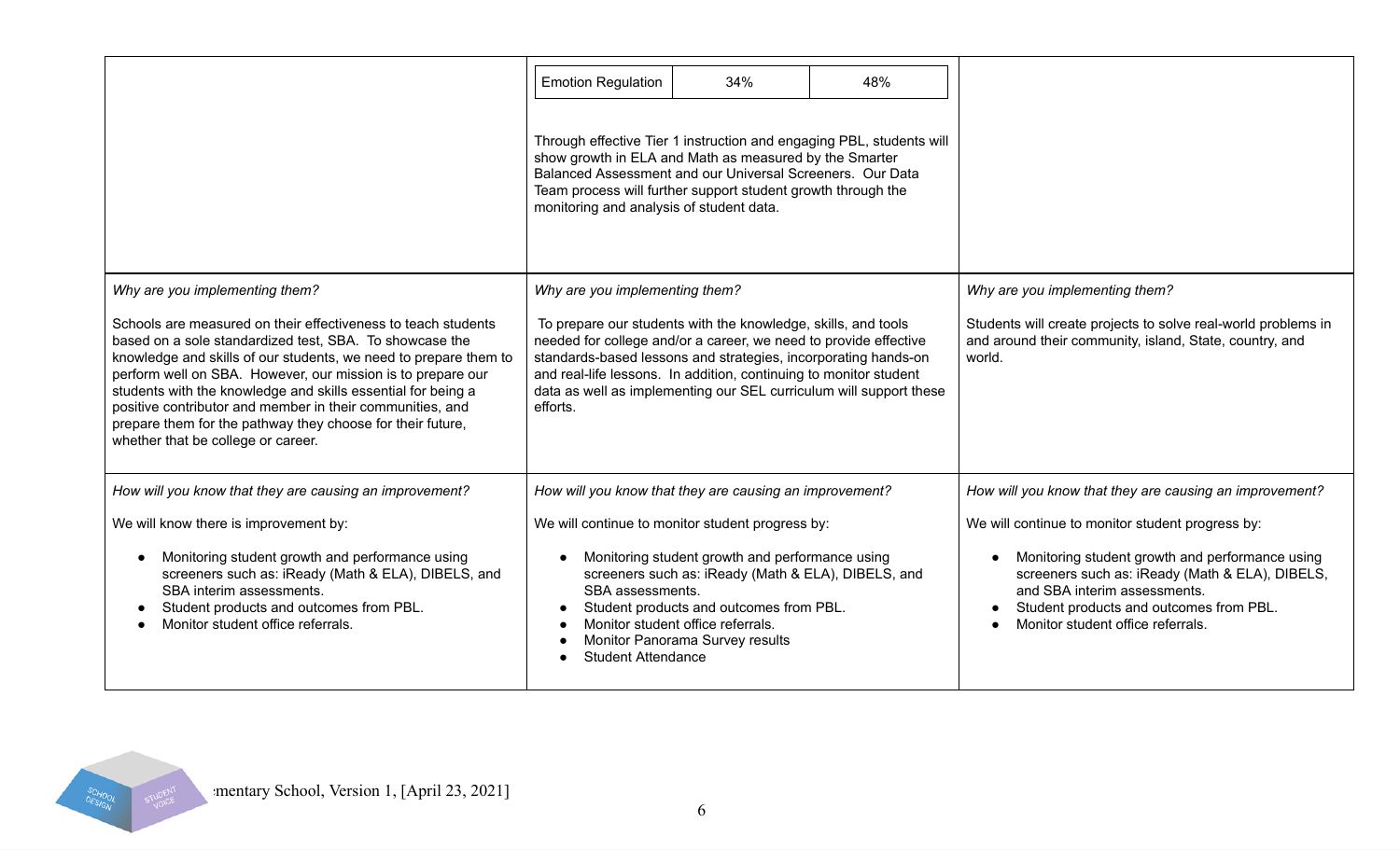## **Innovation in Support of the Core: School Design and Student Voice**

*FOCUS ON SY 2020-21:* Crosswalk enabling activities, measurable outcomes, and budget outlay and monitoring.

**Baseline Measurements Formative Measures Summative Goals**

| <b>Student Outcomes (SY 2021-22)</b>                                                                                                  |                                                                                                                            |          |                                         |                                                                                                                       |                                                  |                                                                |  |  |  |
|---------------------------------------------------------------------------------------------------------------------------------------|----------------------------------------------------------------------------------------------------------------------------|----------|-----------------------------------------|-----------------------------------------------------------------------------------------------------------------------|--------------------------------------------------|----------------------------------------------------------------|--|--|--|
| <b>Measurable Outcome(s)</b>                                                                                                          | <b>Enabling Activity</b>                                                                                                   |          | Source of<br><b>Funds</b><br>Program ID | <b>School Monitoring</b><br><b>Activity</b>                                                                           | <b>Frequency</b><br>Quarter, Semester,<br>Annual | <b>Complex Monitoring Activity</b><br>(to be completed by CAS) |  |  |  |
| School-wide BOY<br>proficiency percentage<br>(according to Universal<br>Screener in Reading and<br>Math) will increase by<br>the EOY. | All students will participate in<br>standards-based Tier 1 instruction<br>in Reading, Math, Science and<br>Social Studies. | Yearlong |                                         | Walkthrough data,<br>pacing-guides, student<br>work samples, assessments<br>for beginning, middle, and<br>end of year | Quarterly                                        |                                                                |  |  |  |
| Student performance on<br><b>BOY Universal Screeners</b><br>in reading and math will<br>show growth by the EOY                        | Students will receive Tier 2/Tier 3<br>academic/behavioral supports<br>through RTI and flexible groupings.                 | Yearlong |                                         | Walkthrough data, student<br>work, beginning,<br>middle, and end of year<br>data, progress monitoring<br>data.        | Bi-monthly<br>Quarterly                          |                                                                |  |  |  |
| All students will<br>participate in project<br>based learning<br>experiences                                                          | All students will receive high<br>quality inquiry/project-based<br>learning opportunities                                  | Yearlong |                                         | Walkthrough data, student<br>work                                                                                     | Quarterly                                        |                                                                |  |  |  |

Maunaloa Elementary School, Version 1, [April 23, 2021]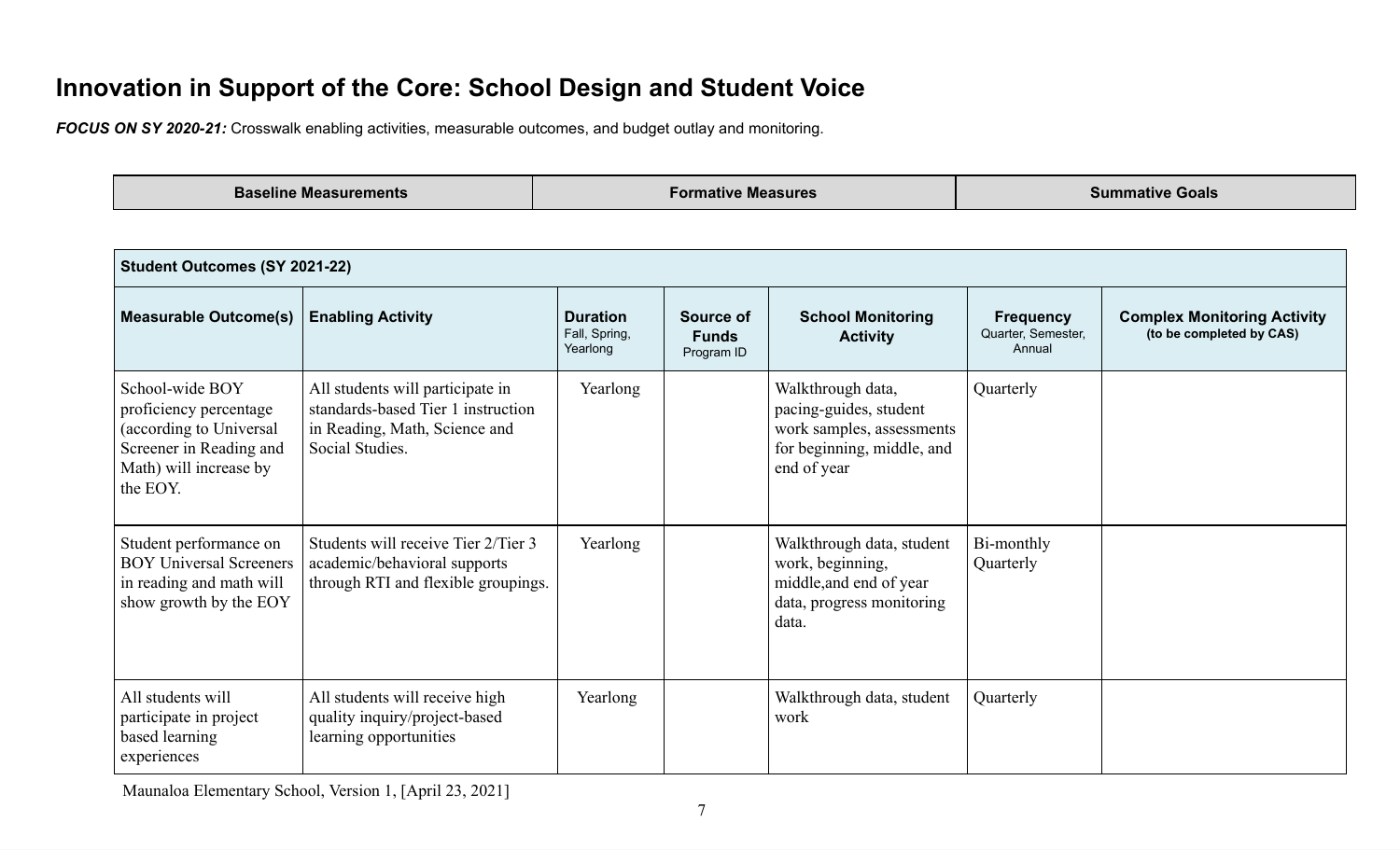| Students will participate in SEL<br>All students will<br>participate in SEL<br>I lessons and activities as aligns with<br>the school's PBIS.<br>classroom lessons and<br>school-wide piko lessons. | Yearlong |  | Walkthrough data,<br>Panorama Survey data,<br><b>SCC</b> feedback | Quarterly |  |
|----------------------------------------------------------------------------------------------------------------------------------------------------------------------------------------------------|----------|--|-------------------------------------------------------------------|-----------|--|
|----------------------------------------------------------------------------------------------------------------------------------------------------------------------------------------------------|----------|--|-------------------------------------------------------------------|-----------|--|

| Staff Outcomes (SY 2021-22)                                                                                                           |                                                                                                                                                                                                                                                    |                                              |                                         |                                                                                             |                                                  |                                                                |  |
|---------------------------------------------------------------------------------------------------------------------------------------|----------------------------------------------------------------------------------------------------------------------------------------------------------------------------------------------------------------------------------------------------|----------------------------------------------|-----------------------------------------|---------------------------------------------------------------------------------------------|--------------------------------------------------|----------------------------------------------------------------|--|
| <b>Measurable Outcome(s)</b>                                                                                                          | <b>Enabling Activity</b>                                                                                                                                                                                                                           | <b>Duration</b><br>Fall, Spring,<br>Yearlong | Source of<br><b>Funds</b><br>Program ID | <b>School Monitoring</b><br><b>Activity</b>                                                 | <b>Frequency</b><br>Quarter, Semester,<br>Annual | <b>Complex Monitoring Activity</b><br>(to be completed by CAS) |  |
| School-wide BOY<br>proficiency percentage<br>(according to Universal<br>Screener in Reading and<br>Math) will increase by<br>the EOY. | All teachers will plan and<br>implement Tier 1 standards-based<br>lessons.<br>All teachers will maintain records<br>and monitor student progress.                                                                                                  | Yearlong<br>Yearlong                         |                                         | Walkthrough data, data<br>team meetings.<br>Quarterly student focus<br>team meeting minutes | weekly<br>bi-weekly                              |                                                                |  |
| Student performance on<br><b>BOY Universal Screeners</b><br>in reading and math will<br>show growth by the EOY                        | All teachers and EAs will<br>participate in Data Team meetings<br>to analyze and plan appropriate<br>instruction and interventions.<br>All General Ed. teachers, SPED<br>teacher, and EAs will participate in<br>scheduled collaboration meetings. | Yearlong                                     |                                         | Walkthrough data, agenda<br>minutes, student work<br>samples, assessment data               | weekly<br>Monthly                                |                                                                |  |
| All students will<br>participate in project<br>based learning/inquiry<br>experiences                                                  | All teachers will plan and<br>implement PBL/inquiry<br>opportunities for all students.                                                                                                                                                             | Yearlong                                     |                                         | Walkthrough data, student<br>work<br>Teacher & PBL survey                                   | Quarterly<br>pre/post                            |                                                                |  |

Maunaloa Elementary School, Version 1, [April 23, 2021]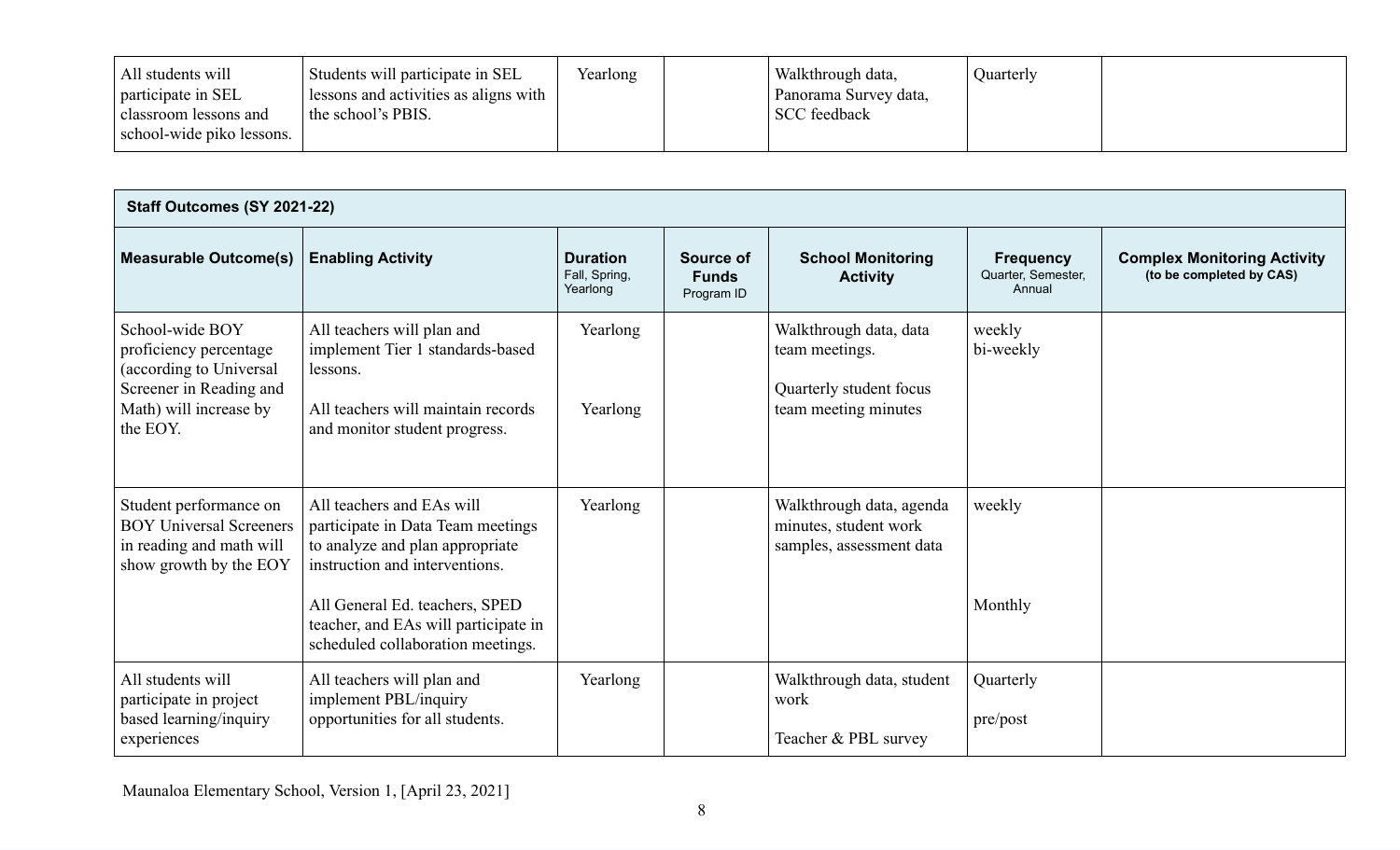|                                                                      | Staff will be provided professional<br>development in PBL/inquiry-based<br>learning as needed. |          |                      |        |  |
|----------------------------------------------------------------------|------------------------------------------------------------------------------------------------|----------|----------------------|--------|--|
| Panorama Survey data<br>will show an increase in<br>positive scores. | All teachers will implement the<br>Second Steps SEL lessons.                                   | Yearlong | Panorama Survey data | yearly |  |
|                                                                      | All staff will reinforce SEL skills<br>throughout the day (recess, lunch,<br>etc.)             |          |                      |        |  |